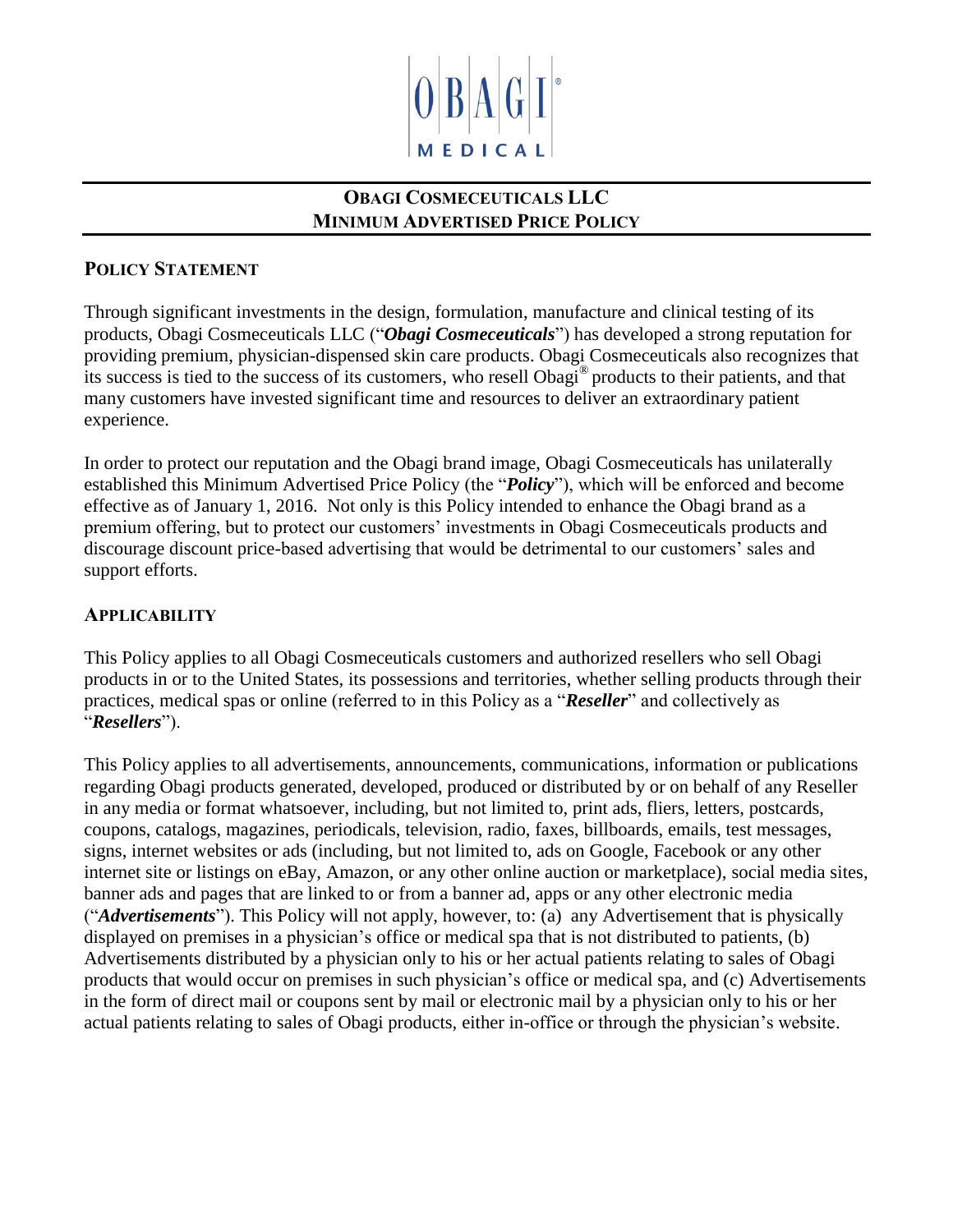#### **GENERAL POLICIES**

- 1. Any Advertisement issued by or on behalf of a Reseller may not list a price for an Obagi product that represents a discount of more than fifteen percent (15%) off of the suggested list price for such product as listed on the then current Obagi Cosmeceuticals suggested price list ("Minimum Advertised Price"), which can be found at: http://pro.obagi.com/pricing. The MAP is unilaterally set by Obagi Cosmeceuticals for all Obagi products and may be adjusted by Obagi Cosmeceuticals at its sole discretion. The MAP may be changed from time to time at Obagi Cosmeceuticals's sole discretion, provided that such changes apply equally to all Resellers.
- 2. MAP applies only to prices listed in Advertisements. The Policy is not intended to control, influence, determine or limit in any way the price at which Resellers sell Obagi products to patients. The Policy is strictly limited to restrictions on Advertisements and each Reseller remains free to determine its own resale price for Obagi products.
- 3. An Advertisement that bundles or includes free or discounted products (whether made by Obagi or another manufacturer) with a product covered by this Policy will be considered in violation of the Policy if it has the effect of discounting the advertised price of the Obagi product below the MAP.
- 4. This Policy does not in any way limit a Reseller from noting that they "have the lowest prices" or "will match or beat a competitor's price" or that a patient can "call for a price" or similar phrases as long as the price listed in an Advertisement is not less than the MAP for such product.
- 5. This Policy does not in any way create a maximum advertised price; Resellers may offer Obagi products at any price in excess of the MAP in an Advertisement.
- 6. Nothing in this Policy or in any other contract between a Reseller and Obagi Cosmeceuticals shall constitute an agreement between Obagi Cosmeceuticals and the Reseller that Reseller will comply with the Policy. It is in Reseller's discretion whether to comply or not comply with the Policy. This Policy has been unilaterally established, and will be unilaterally enforced, by Obagi Cosmeceuticals.

### **ENFORCEMENT OF POLICIES**

Obagi Cosmeceuticals does not intend to engage in business with any Reseller who diminishes the perceived value of Obagi Cosmeceuticals and its products. Accordingly, in the event that a Reseller elects not to follow this Policy, Obagi Cosmeceuticals, without assuming any liability, may unilaterally impose sanctions on that Reseller, up to and including termination of its relationship with Reseller, cancelling any pending orders placed by such Reseller and ceasing the sale of any Obagi products to such Reseller.

Obagi Cosmeceuticals may monitor the prices of Obagi products in Advertisements, either directly or through the use of a third party agency, to ensure compliance with this Policy. Resellers are expected to